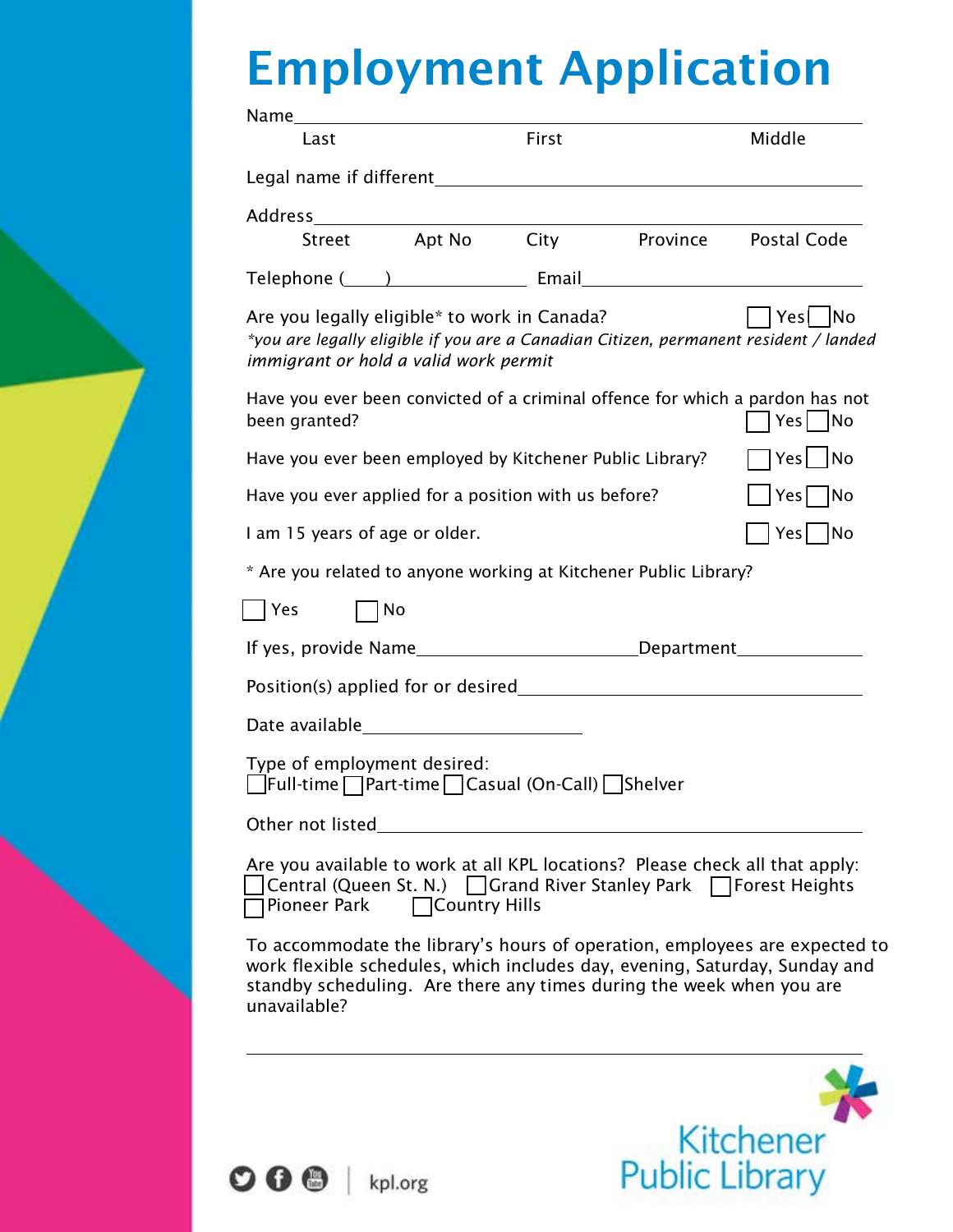To determine your qualifications for employment, please provide information related to your education, employment history, volunteer experience(s) and other achievements. Additional information or résumés may be attached separately.

| <b>EDUCATION</b>                  |                 |                             |                                            |
|-----------------------------------|-----------------|-----------------------------|--------------------------------------------|
| Level of Education                | Course of Study | Grade or level<br>completed | Degree, Diploma or<br>Certificate obtained |
| <b>Secondary School</b>           |                 |                             |                                            |
| Technical, Vocational<br>or Other |                 |                             |                                            |
| University / College              |                 |                             |                                            |
| <b>Post Graduate Study</b>        |                 |                             |                                            |

Please list other relevant courses, workshops, seminars, licences, certificates, degrees obtained:

Describe other relevant information such as software or special equipment you can operate, hobbies, interests and volunteer experiences and achievements.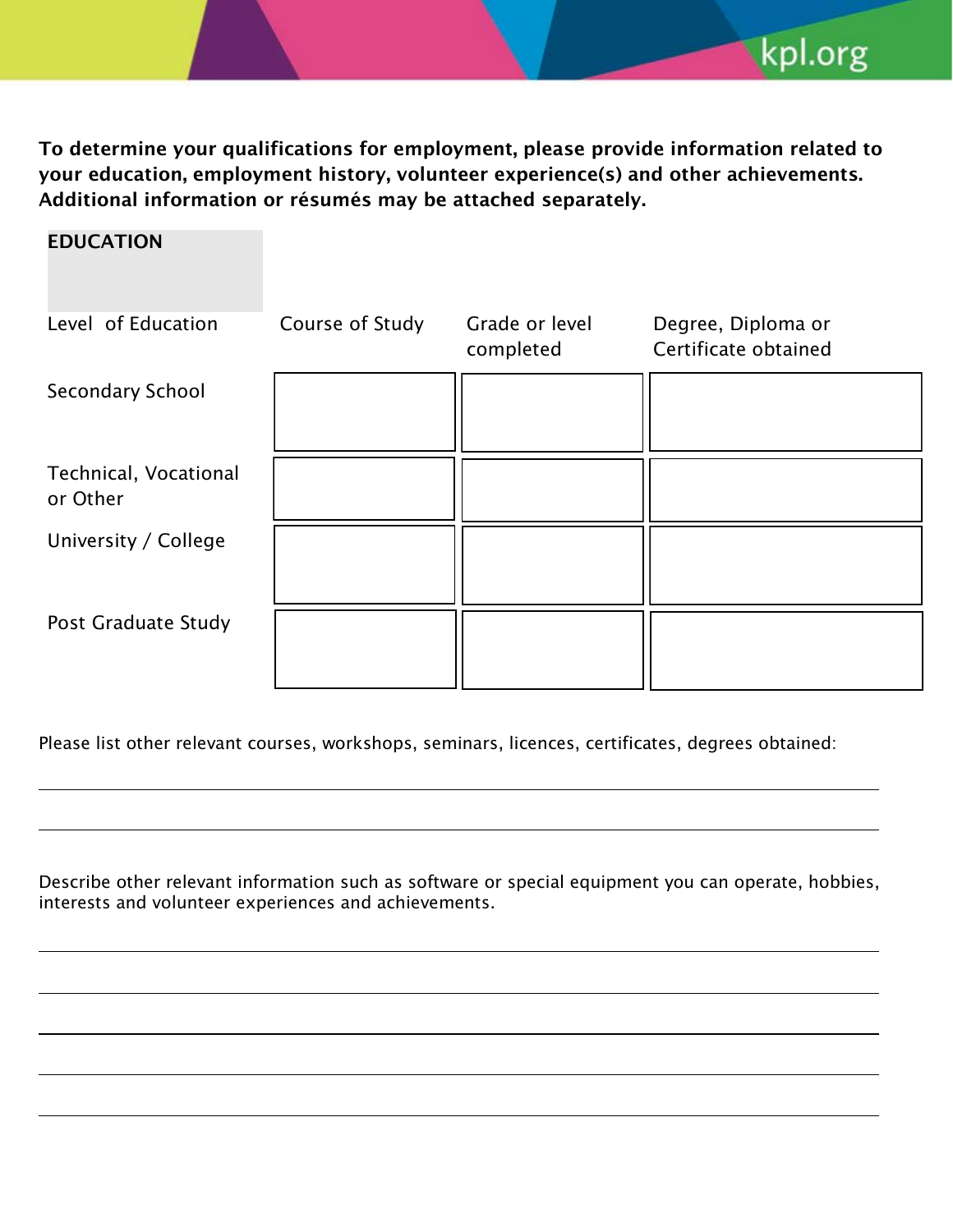| <b>Present or Most Recent Employer</b>      |                                                                                                                                                                     |                                       |  |
|---------------------------------------------|---------------------------------------------------------------------------------------------------------------------------------------------------------------------|---------------------------------------|--|
| <b>Employer Name:</b>                       | <b>Reason for Leaving:</b>                                                                                                                                          |                                       |  |
|                                             | (do not refer to issues related to maternity/parental leave, Workers'<br>Compensation claims, disability, or human rights complaints)                               |                                       |  |
| <b>Type of Business:</b>                    | <b>Position Held:</b>                                                                                                                                               |                                       |  |
| <b>Period Employed:</b>                     | <b>Supervisor/Department:</b>                                                                                                                                       |                                       |  |
| May we contact this employer?<br><b>Yes</b> | <b>No</b>                                                                                                                                                           | <b>Phone Number:</b>                  |  |
|                                             |                                                                                                                                                                     | (<br>$\lambda$                        |  |
| <b>Duties / Responsibilities:</b>           |                                                                                                                                                                     |                                       |  |
| <b>Present or Most Recent Employer</b>      |                                                                                                                                                                     |                                       |  |
| <b>Employer Name:</b>                       | <b>Reason for Leaving:</b><br>(do not refer to issues related to maternity/parental leave, Workers'<br>Compensation claims, disability, or human rights complaints) |                                       |  |
| <b>Type of Business:</b>                    | <b>Position Held:</b>                                                                                                                                               |                                       |  |
|                                             |                                                                                                                                                                     |                                       |  |
| <b>Period Employed:</b>                     | <b>Supervisor/Department:</b>                                                                                                                                       |                                       |  |
| May we contact this employer? $\Box$ Yes    | <b>No</b>                                                                                                                                                           | <b>Phone Number:</b>                  |  |
|                                             |                                                                                                                                                                     | $\overline{\mathcal{L}}$<br>$\lambda$ |  |
| <b>Duties / Responsibilities:</b>           |                                                                                                                                                                     |                                       |  |
|                                             |                                                                                                                                                                     |                                       |  |